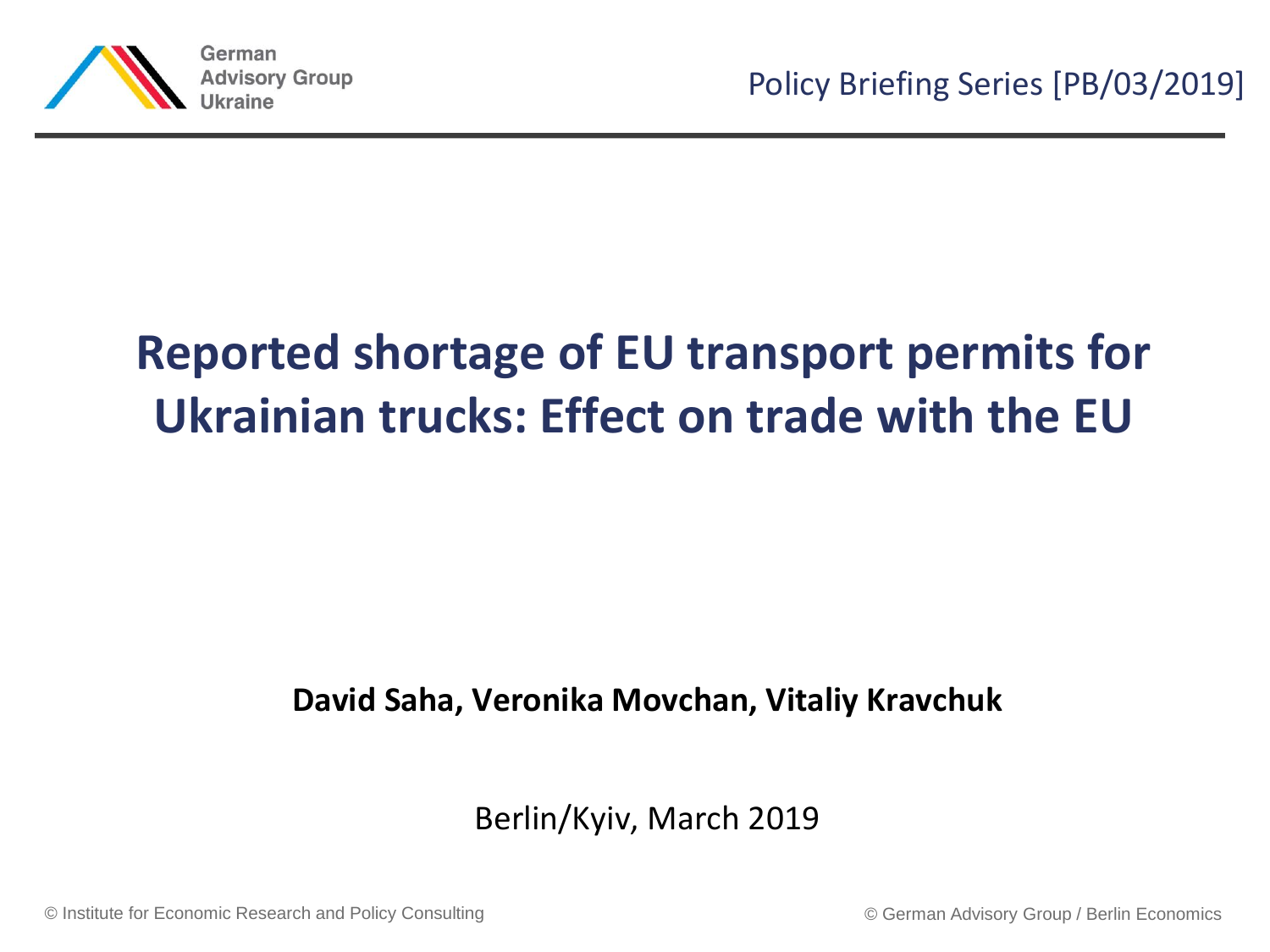### **Situation**

- To operate abroad, trucks need transport permits
- Transport industry sources indicate lack of bilateral transport permits for Ukrainian trucks to operate in several EU countries
- **Situation was highlighted by business in joint study with German-**Ukrainian Chamber of Industry and Commerce (PS/03/2018)
- Shortage may be due to inadequate number of permits and/or intransparency in permit sales in UA
- $\triangleright$  Danger: Binding constraint to growing Ukrainian trade with the EU

### **Purpose of this PB:**

- Analyse bilateral permit allocation and distribution system in UA
- Assess extent and effects of a possible shortage of permits
- Provide recommendations on permit allocations and distribution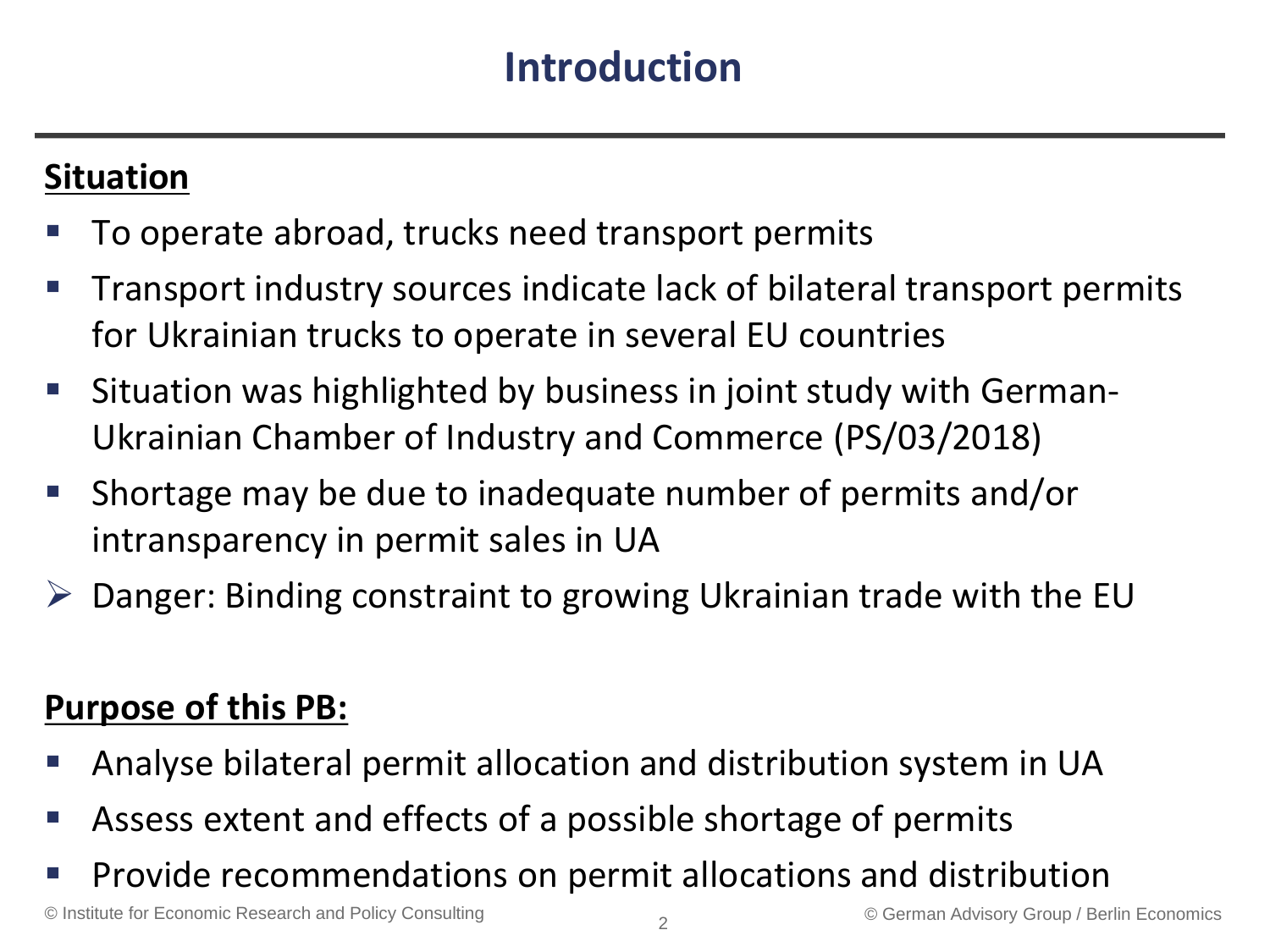### **Structure**

- 1. Ukraine's road-based trade with the EU
- 2. Transport permits for international road transport
	- 1. Allocations of bilateral permits to Ukraine
	- 2. Usage of bilateral permits by Ukrainian trucks
	- 3. Shortage of bilateral permits in 2018
	- 4. Possible reasons for shortage
- 3. Effects of permits shortage on trade
	- 1. Exports of Ukraine to EU
	- 2. Exports of EU countries to Ukraine
	- 3. Aggregate effect on trade turnover
- 4. Recommendations

Annex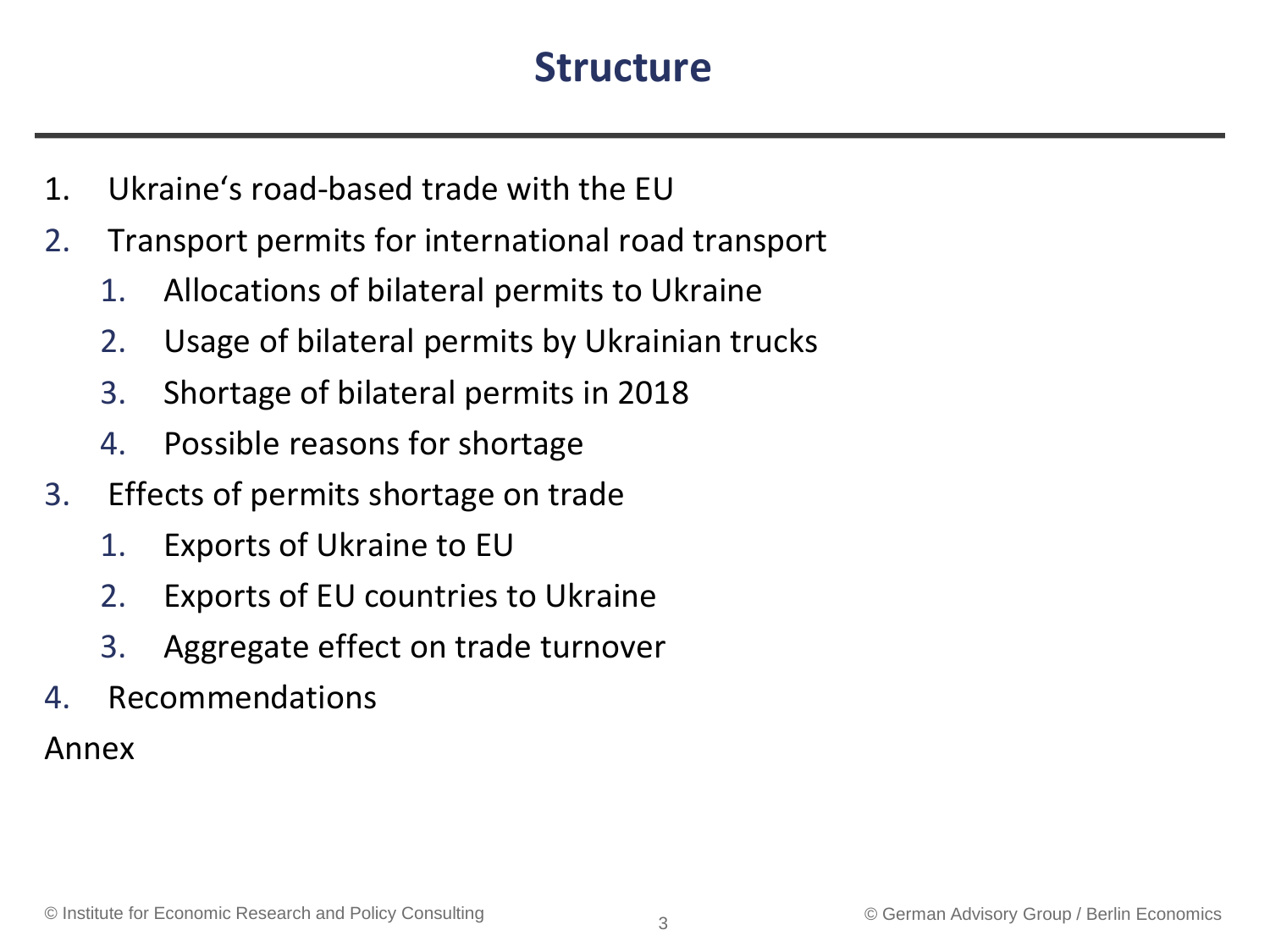## **1. Ukraine's road-based trade with the EU**



- Total exports to EU: EUR 17.9 bn, 42% of UA total exports by value (EUR 39.4 bn)
- **Share of road transport in EU exports:** 
	- $-$  10% by volume (6.1 m tonnes)
	- $-$  38% by value (EUR 6.9 bn)
- **Important role of road transport for EU exports, esp. for high-value goods**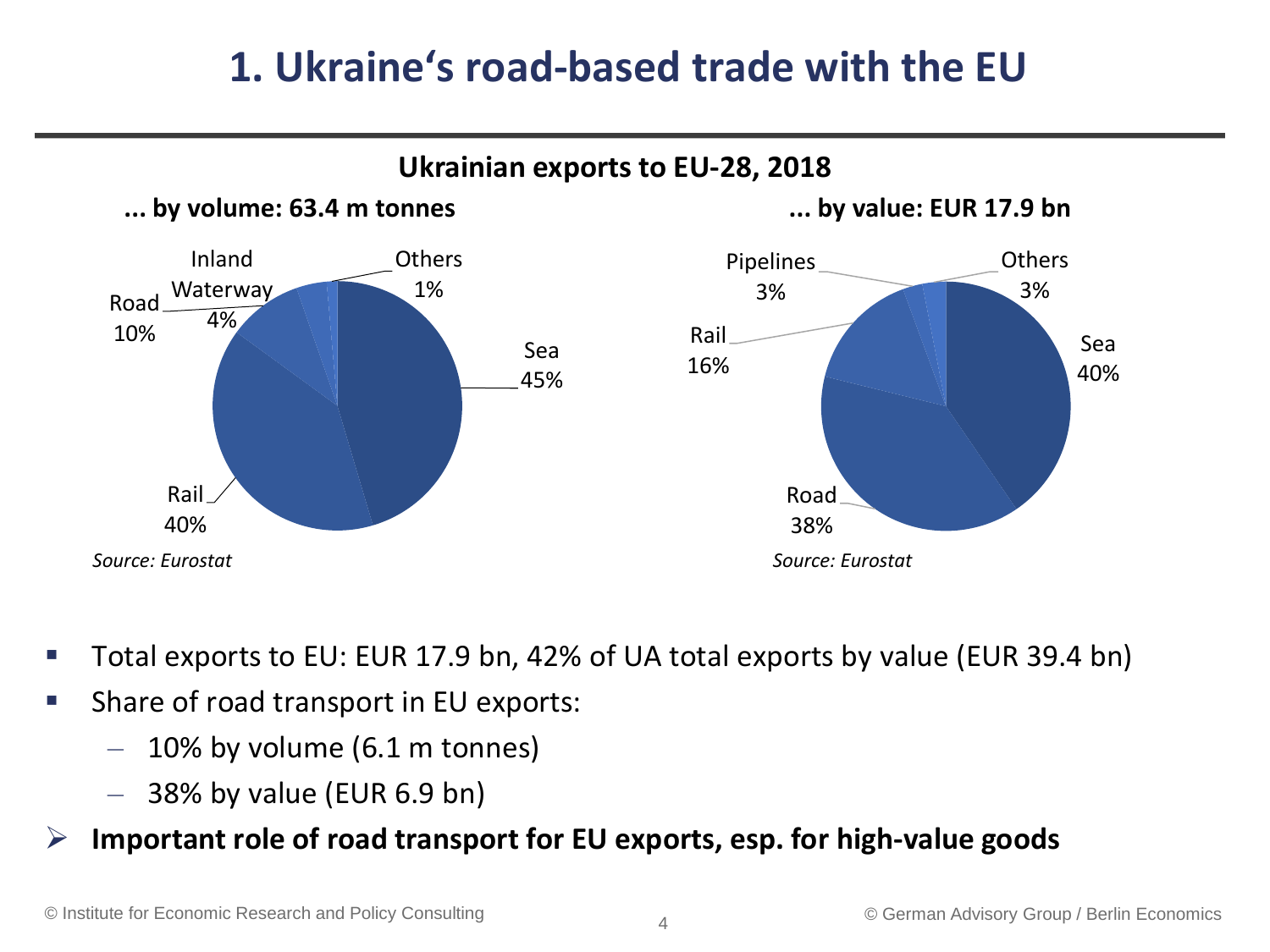## **Destinations of UA road-based exports to EU**



- Exports to Germany largest by value:
	- 22% of total value of EU exports, EUR 1.5 bn
	- 15% of total volume of EU exports, 0.9 m t
- Exports to Poland largest by volume:
	- 19 % of value, EUR 1.3 bn
	- $-$  29% of volume, 1.8 m t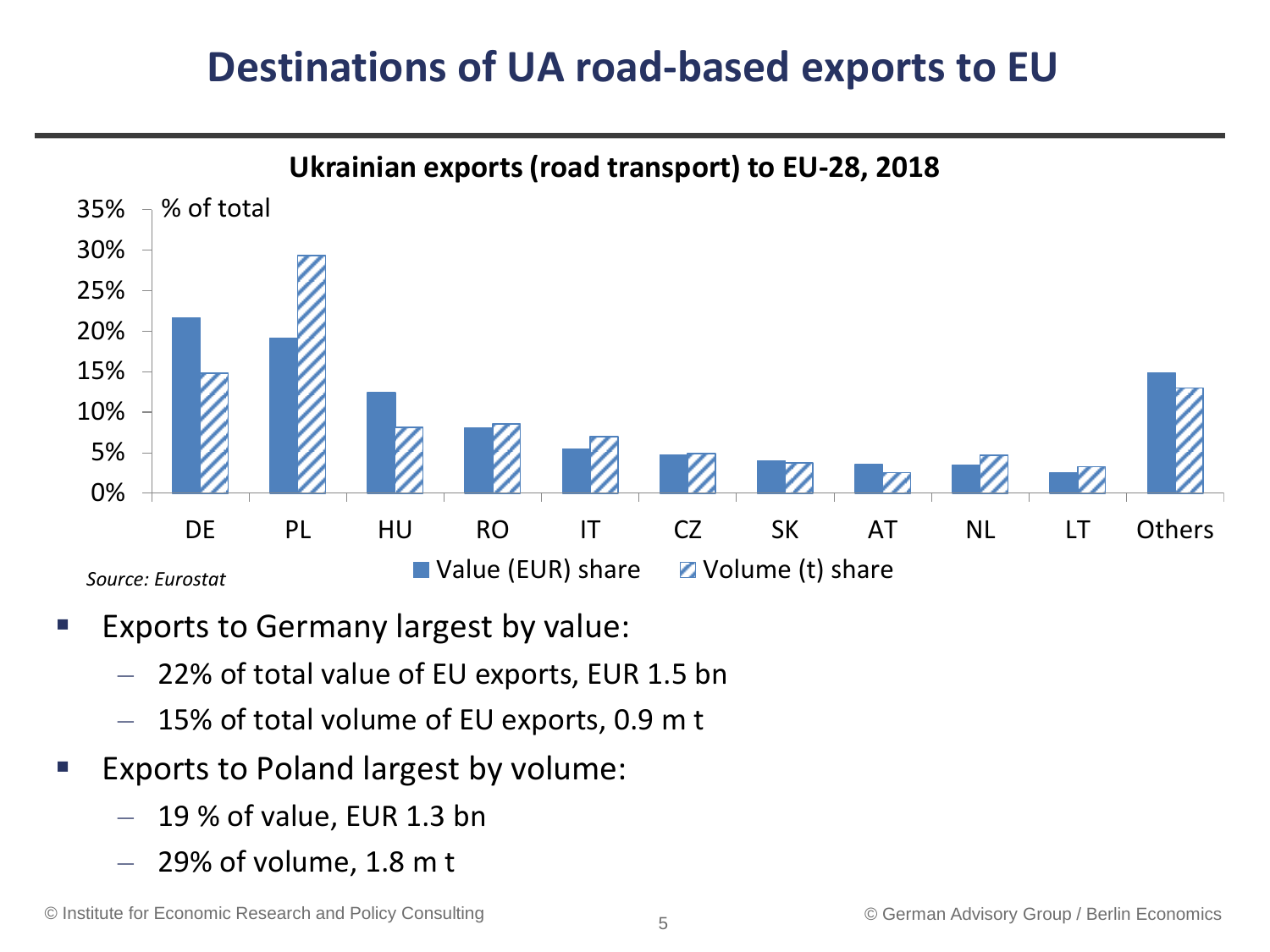# **Export and import by road with EU partners**



- Value of UA road imports from EU far larger than its exports
- Considerable value of Polish and German exports to UA by road!
- **EU partners should be equally interested in availability of cost-efficient road transport**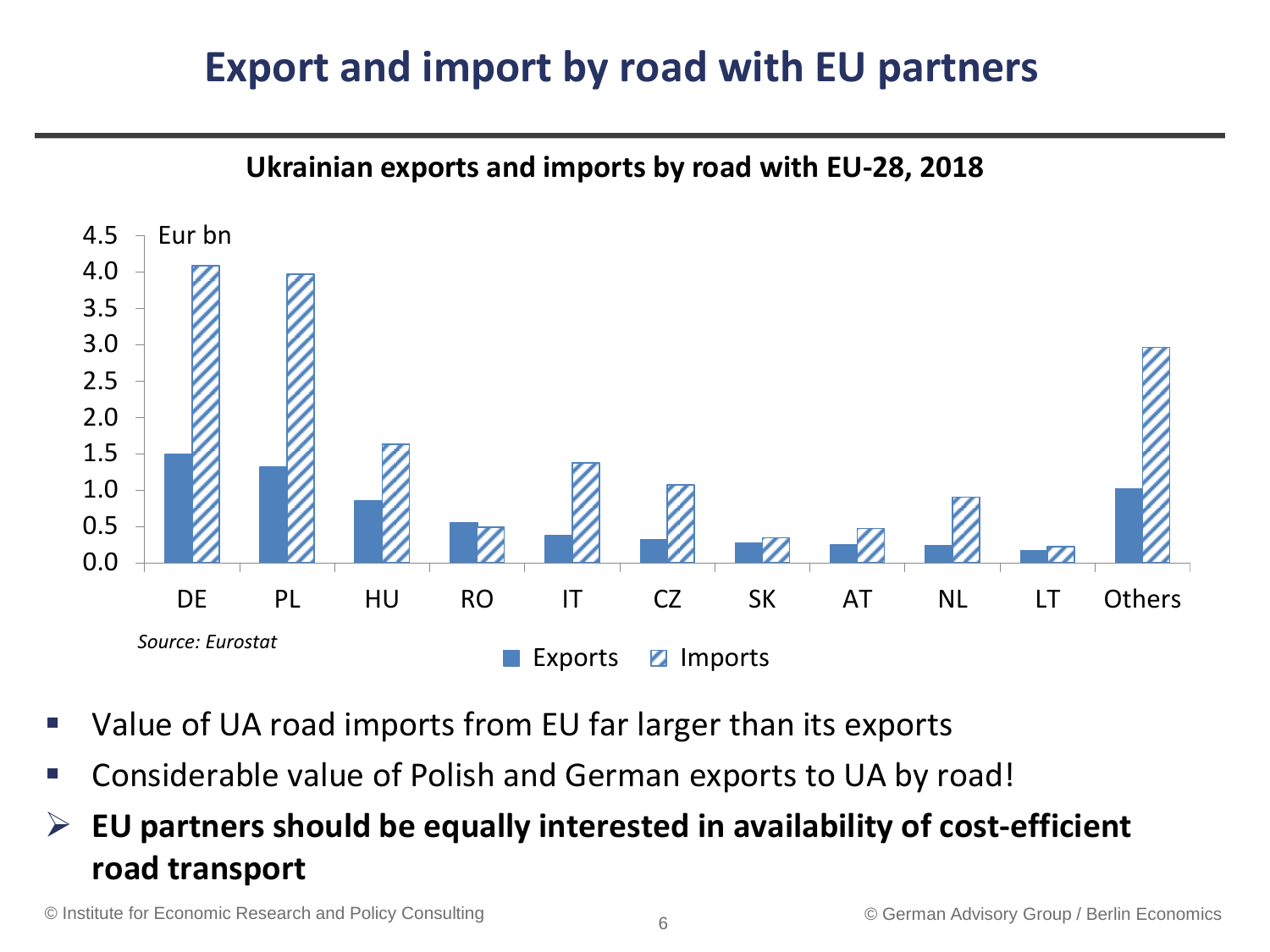# **2. Transport permits for international road transport**

#### **Importance of transport permits**

- Road transport of exports is an international service provision
- Road carriers must have a permit to operate in a foreign country

#### **Different types of permit:**

- Bilateral transport permit (focus of this Policy Briefing):
	- Issued between countries (e.g.: PL for UA trucks on Polish territory & vice versa)
	- Allocations set in bilateral negotiations
	- Different sub-types, e.g. transit, working, universal
	- One permit usually valid for one return trip
	- $-$  Some "multi" permits for FR, NL in 2019
- ECMT licenses:
	- Valid in ECMT area (basically all Europe, including Turkey and Caucasus)
	- Valid for one year
	- Can be transferred between vehicles after completed trip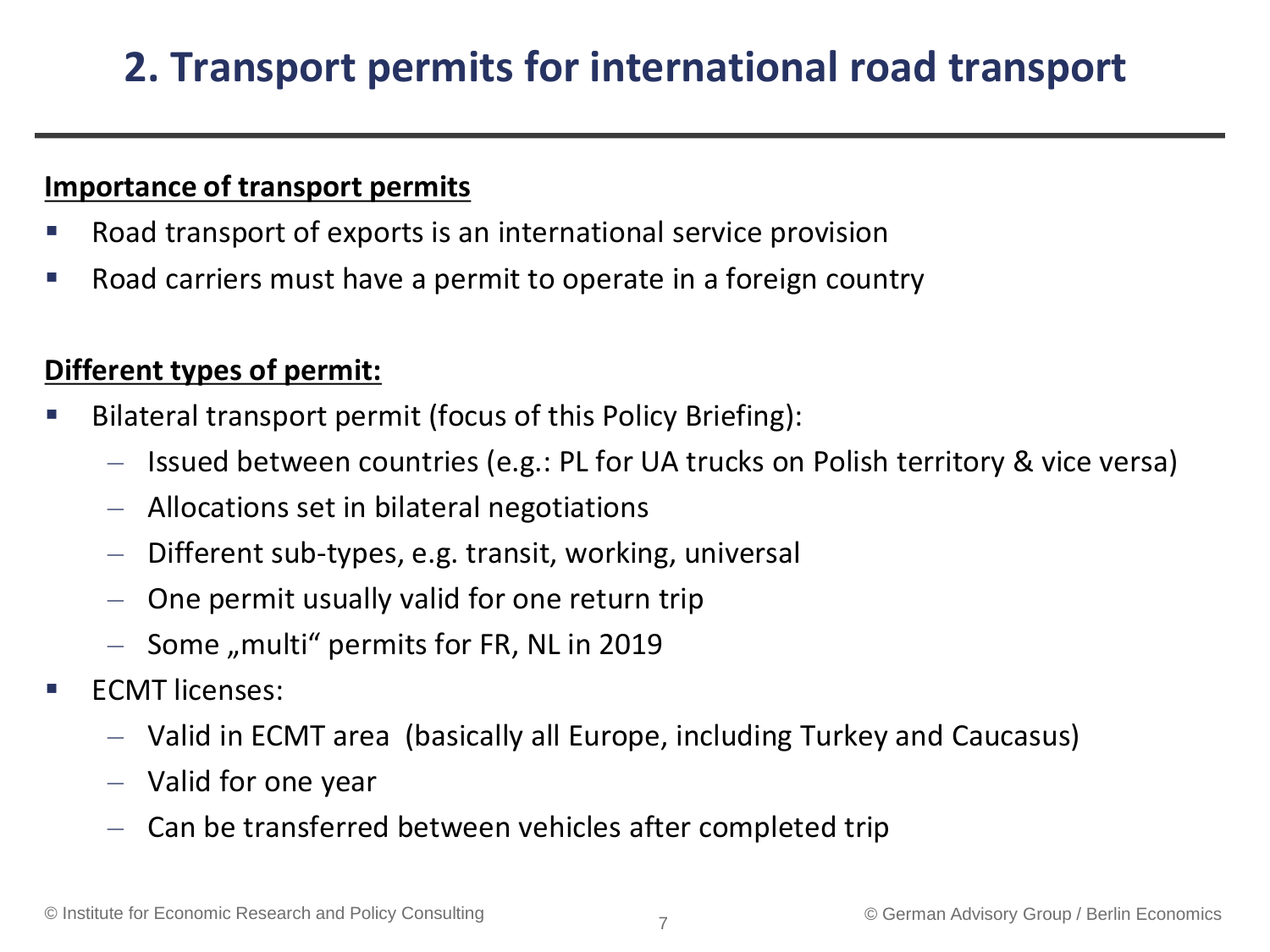# **Procedure for buying and using bilateral permits**

- Original documents transferred from country of origin to UA authorities
- Administration in UA is handled by the Ukrainian State Service for Transport Safety, UkrTransBezpeka (DSBT)
- **Procedure for transport companies** 
	- Permit can be bought at a DSBT sales point when truck is loaded, after receiving customs clearance
		- Previously: Could buy multiple permits in advance
	- At border: Permit checked, one part remains with authorities of issuing country
	- Permit remains with truck for entire journey
	- After arrival back in UA, permit must be returned before next permit for truck can be issued (previously: 90 days for returning permit)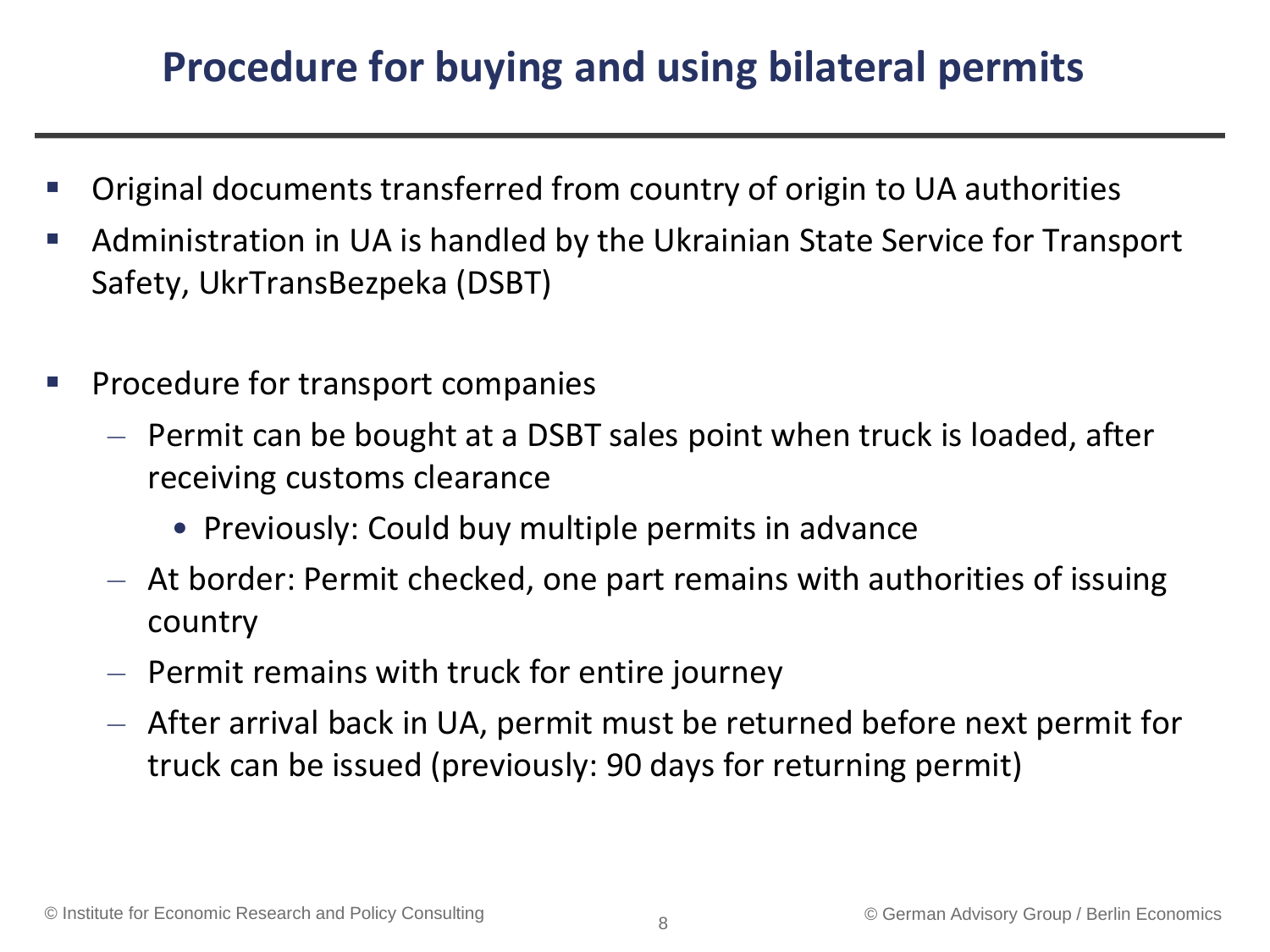# **2.1 Allocations of bilateral permits to Ukraine**



- Allocations need to reflect trade and transit role of countries
- Most important transit country and trade partner: Poland
- Decreased allocations for Germany and Poland in 2019 vs 2018
- **Decreasing allocations from DE, PL while trade with EU is rising**
- **UA total exports to EU (value): +27% 2017/2016, +7% 2018/2017**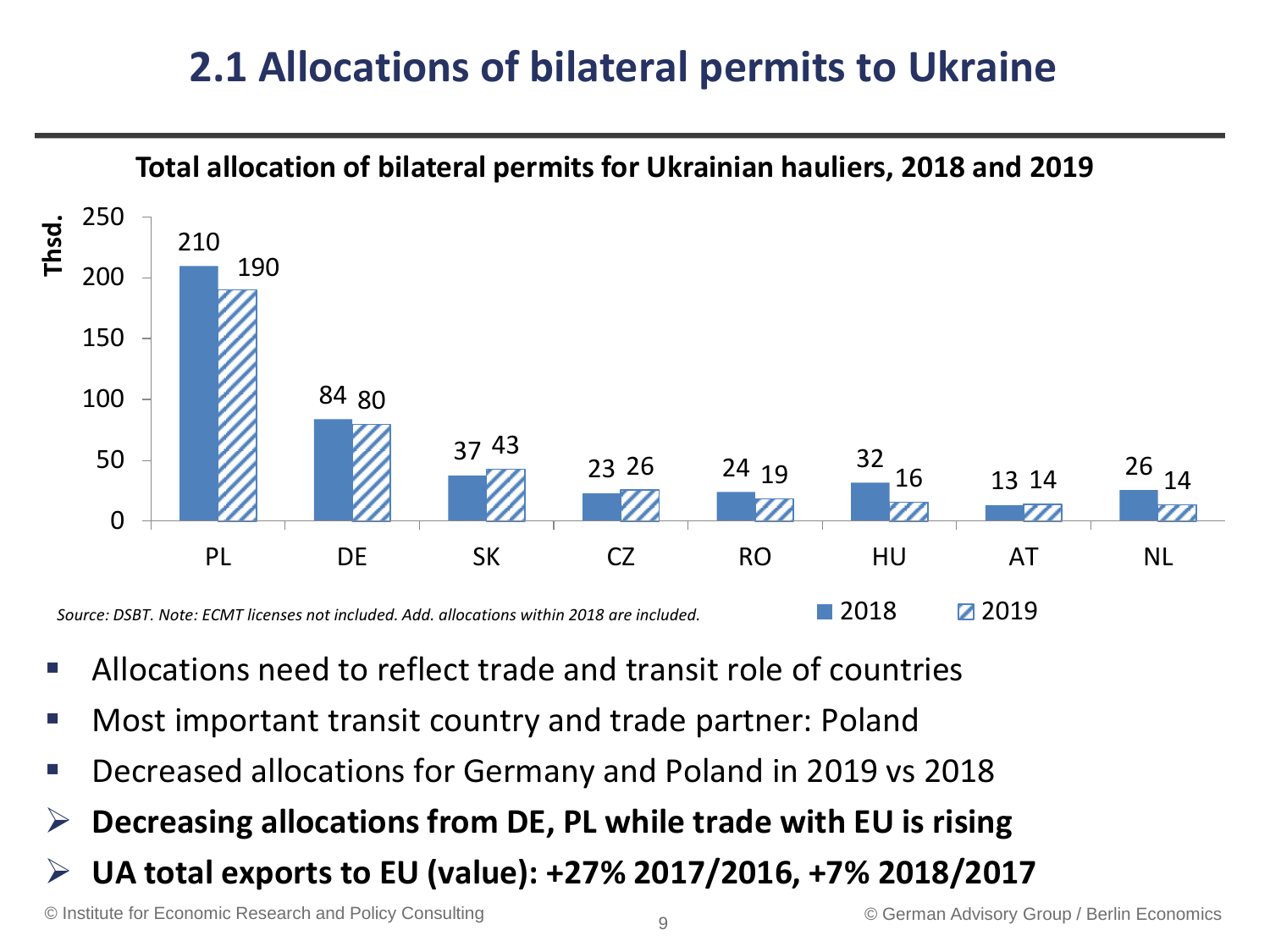# **2.2 Usage of bilateral permits by Ukrainian trucks**



#### **Exhaustion rate: % of initial allocation issued in 2018 Q1-Q3**

*Source: DSBT, own calculations. Note: Calculation based on data on unsold permits on 3/10/2018*

- For most countries, more than ¾ of permits sold in Q1-Q3 2018
- Add. permits later added for Poland, Germany, Netherlands (see Annex 2)
- **Permits for Austria completely exhausted during September 2018**
- **Exhaustion of permits before end of year likely => shortage of permits**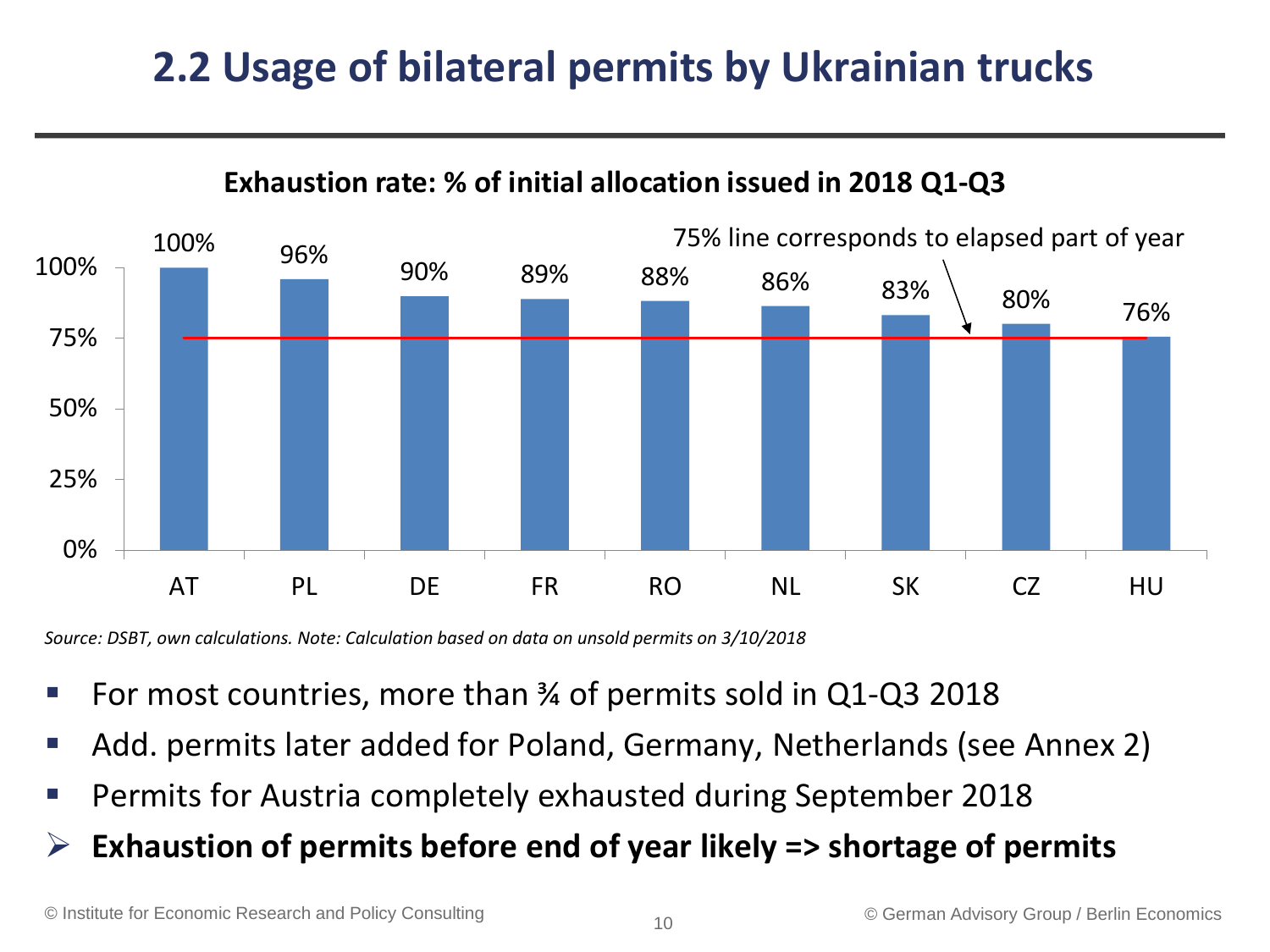# **2.3 Estimated shortage of bilateral permits in 2018**



- Calculation based on sales rate before near-exhaustion of permits
- See Annex 3 for calculation details
- Shortage of bilateral permits for UA hauliers
- No reported shortage for hauliers from partner countries for UA
- **Large shortage for PL permits indicated in data**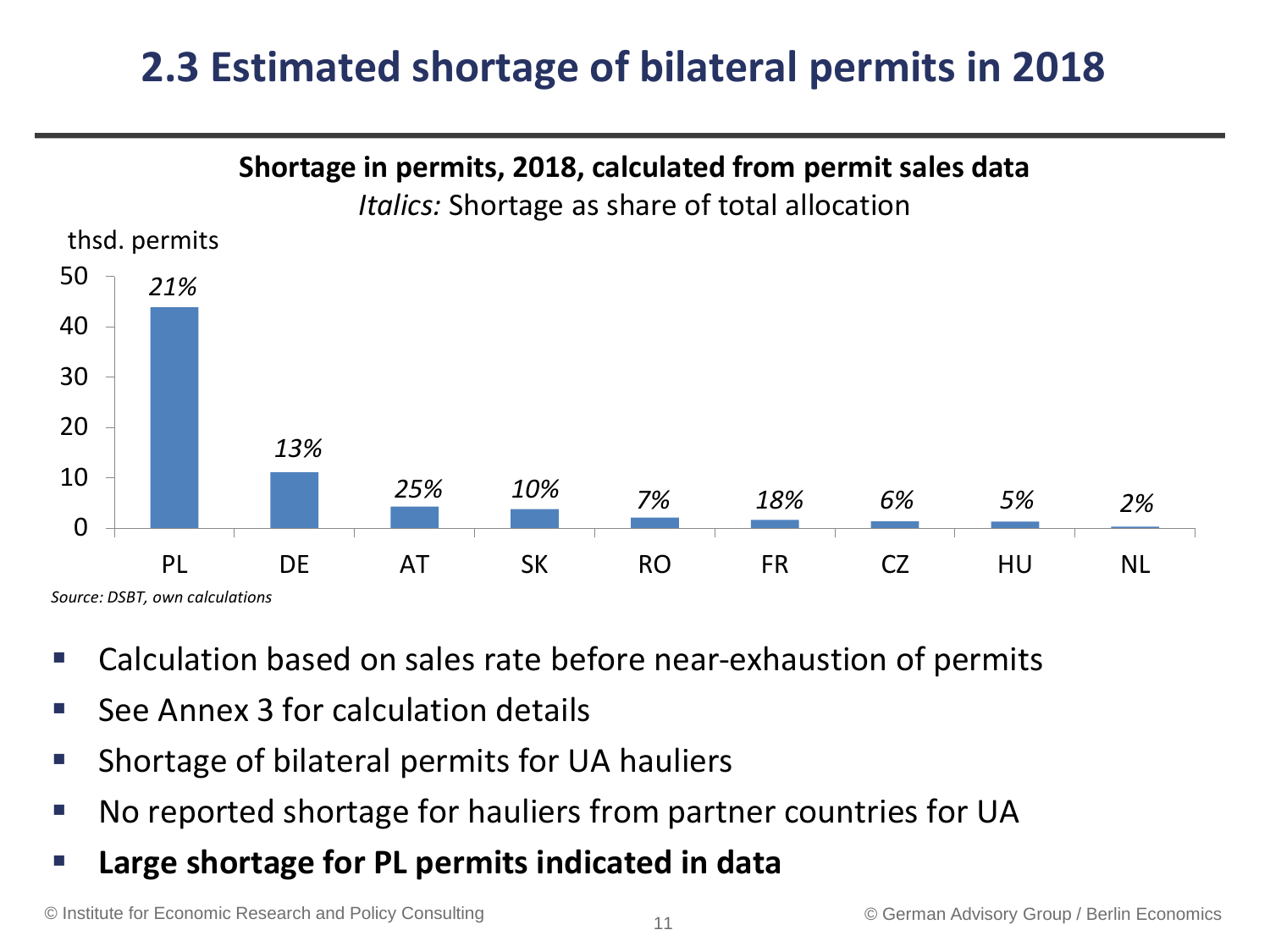# **2.4 Possible reasons of shortage**

#### **Inadequate allocation of permits**

- Permit numbers must be negotiated
- Other countries try to "protect their own transport sectors"
- Reduced interest by Poland due to decay of transit through UA to Russia
- $\triangleright$  Partner countries should keep in mind importance of cost-efficient transport for their own exports to UA

#### **Problems in permits sales in Ukraine**

- Reports of intransparent sales process at DSBT
- May aim to artificially increase scarcity of permits to extort bribes
- Evidence: PL recorded much fewer permits used than sold by DSBT

### **Both reasons and combination of reasons possible**

### **Analysis of reasons is possible if data on usage (at border) of bilateral permits is made available**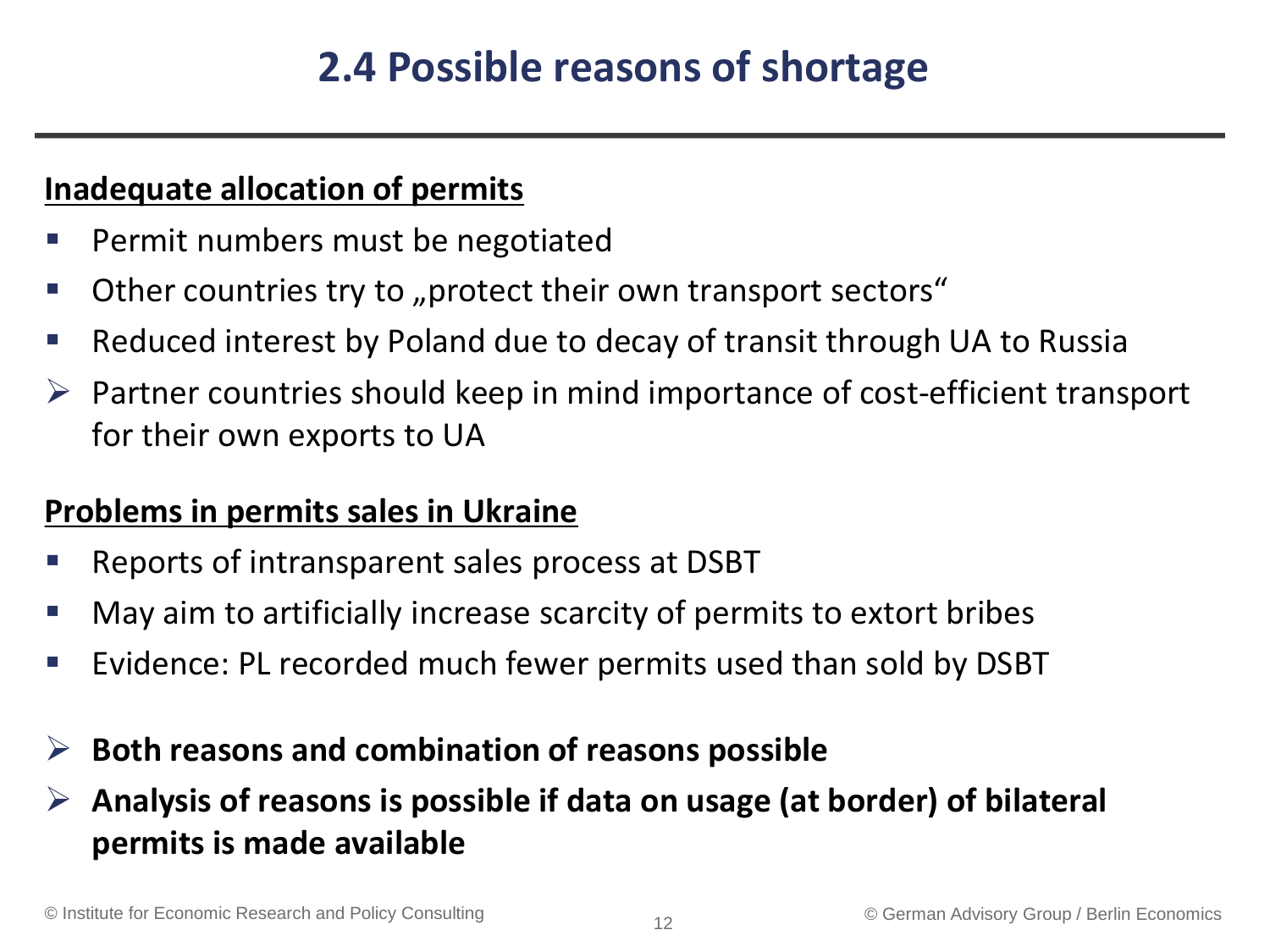# **3. Effects of permits shortage on trade**

#### **Role of foreign haulier companies**

- Shortage only affects Ukrainian hauliers
- **But: Hauliers from PL etc. are much more expensive** 
	- Not interested in UA market (bad roads, wait at border etc.)
	- Require higher prices than for comparable journeys in EU countries according to industry sources
- Shortage of permits for UA hauliers could constrain EU-UA trade through sharp transport price effect or unavailability of transport

#### **Effect of 2018 shortage on transport prices**

- Reports from companies: Prices for trucks increased significantly end 2017/18
- Example: Price for 20 t truck Kyiv-Warsaw
	- Normal: ca. USD 700
	- During scarcity ca. USD 2,000
- **In the following, we analyse whether road trade with EU partners was affected in late 2018, both for exports and imports with EU countries**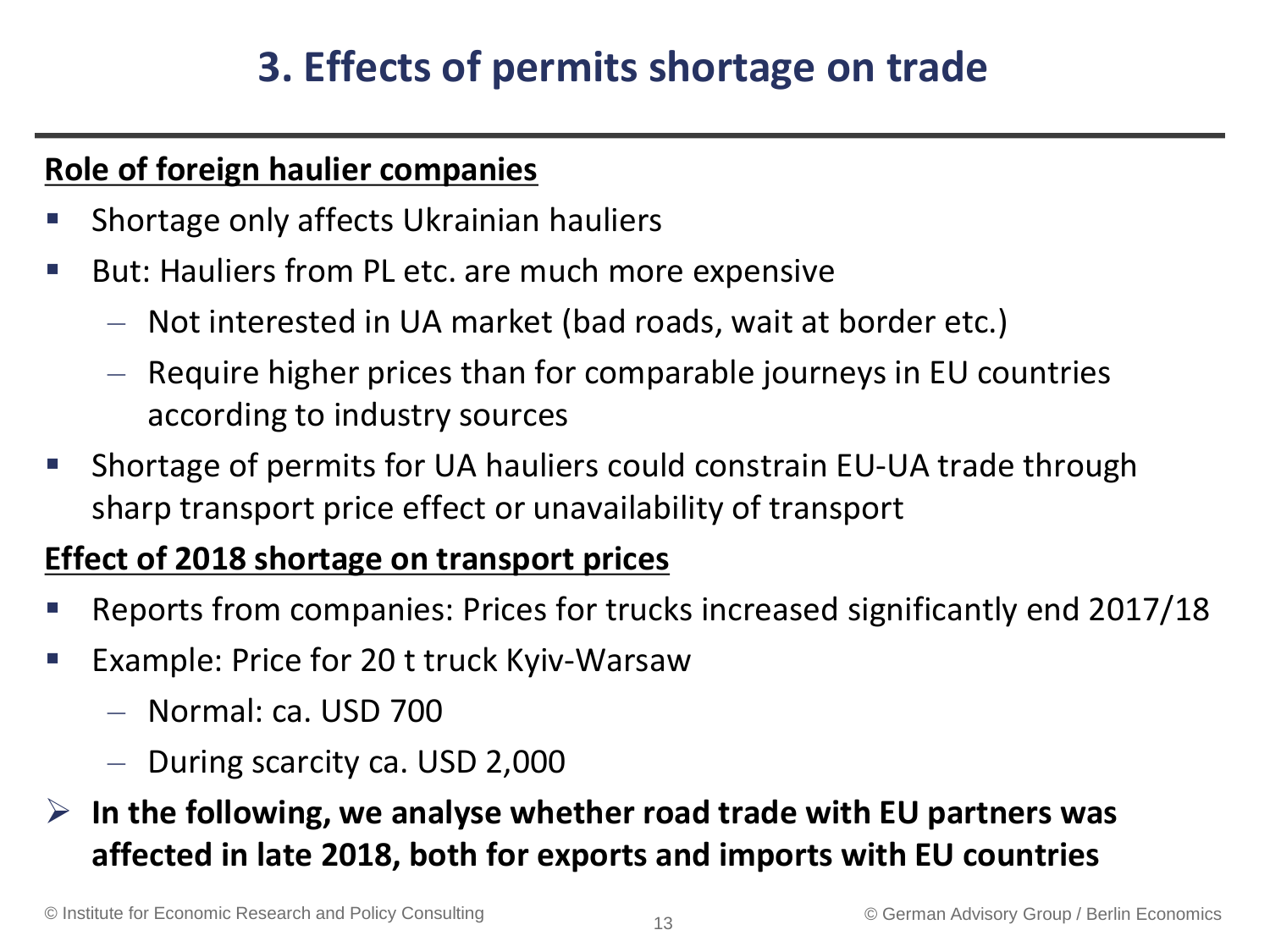## **Effect on exports to EU: Exports to DE, PL**



*Source: Eurostat, own calculations. Note: Reference line indicates value/volume for uniform distribution throughout year*

- Drop in UA exports in November/December 17/18 (permits shortage)
- No shortage was reported in 2016
- Volume and value shares for exports to DE/PL below 16.7% (predicted volume)
- $\triangleright$  Concentration on high-value goods when permits scarce, transport expensive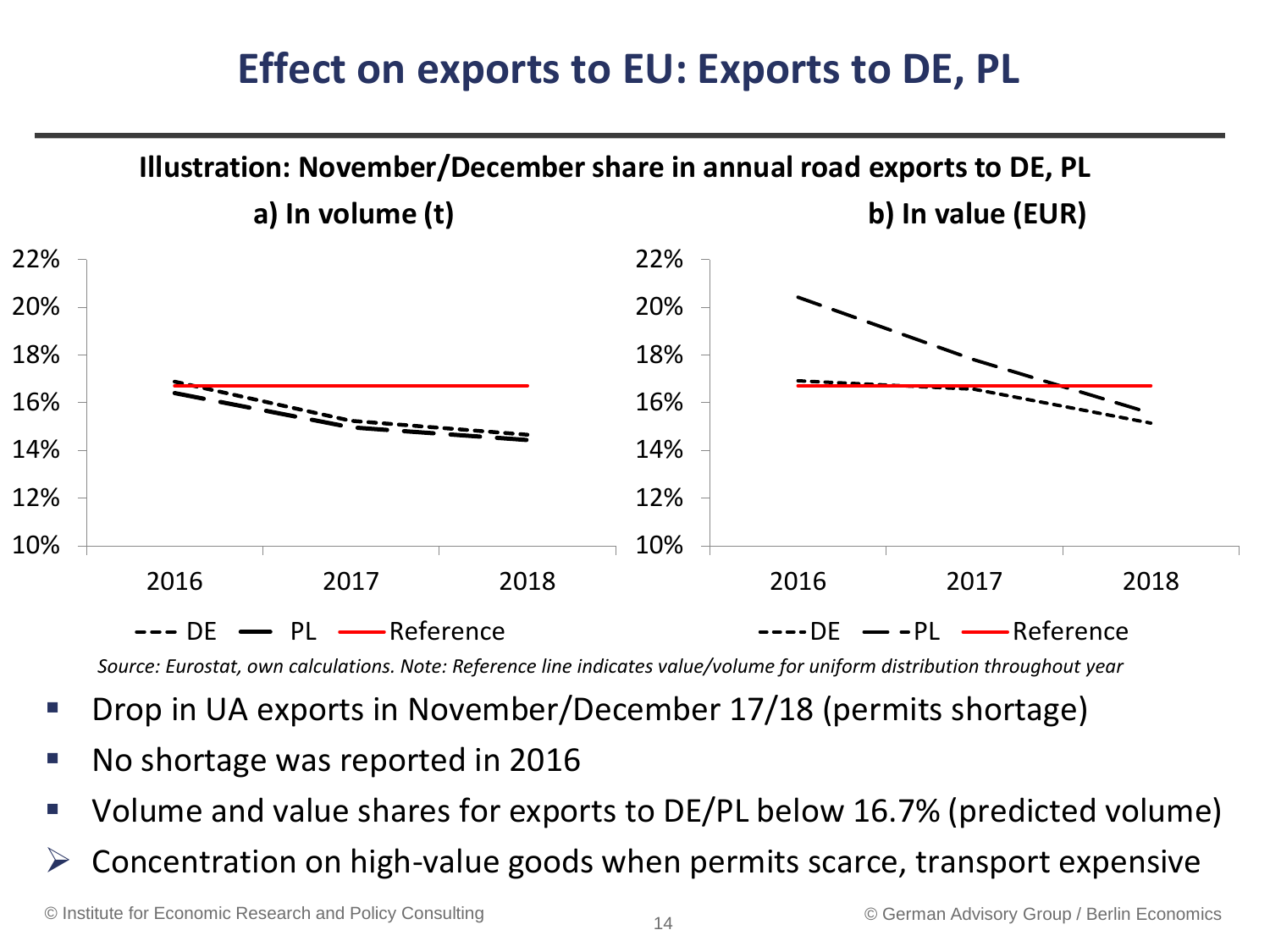## **3.1 Effect on total exports of Ukraine to EU**



*Source: Eurostat, own calculations*

*Source: Eurostat, own calculations*

- **Total loss of exports to EU in Nov-Dec 2018:** 
	- **EUR 109.7 m (1.6% of 2018 value)**
	- **176.1 kt (2.9% of 2018 volume)**
- Calculation based on seasonality before 2016, details in Annex 4
- **Exports to PL, DE strongly affected (value and volume)**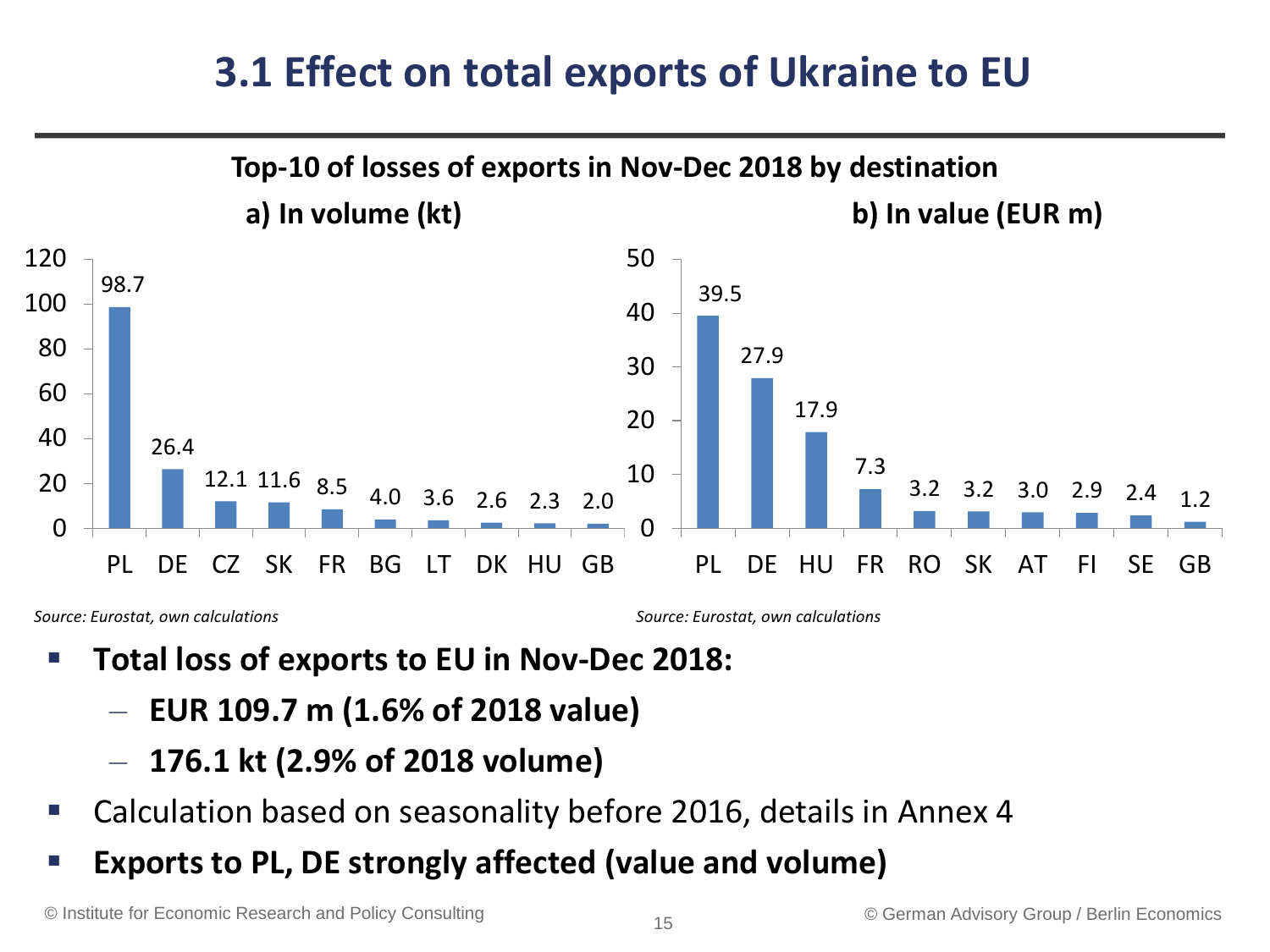# **Effect of shortage on imports from DE, PL**



*Source: Eurostat, own calculations*

- Clear drop of Nov./Dec. import volumes to below 15% in 2018
- Import value still above year average, but lower in 2017/2018 than 2016
- Christmas season usually stronger than rest of year

#### **Concentration on high-value goods in permits shortage for imports as well**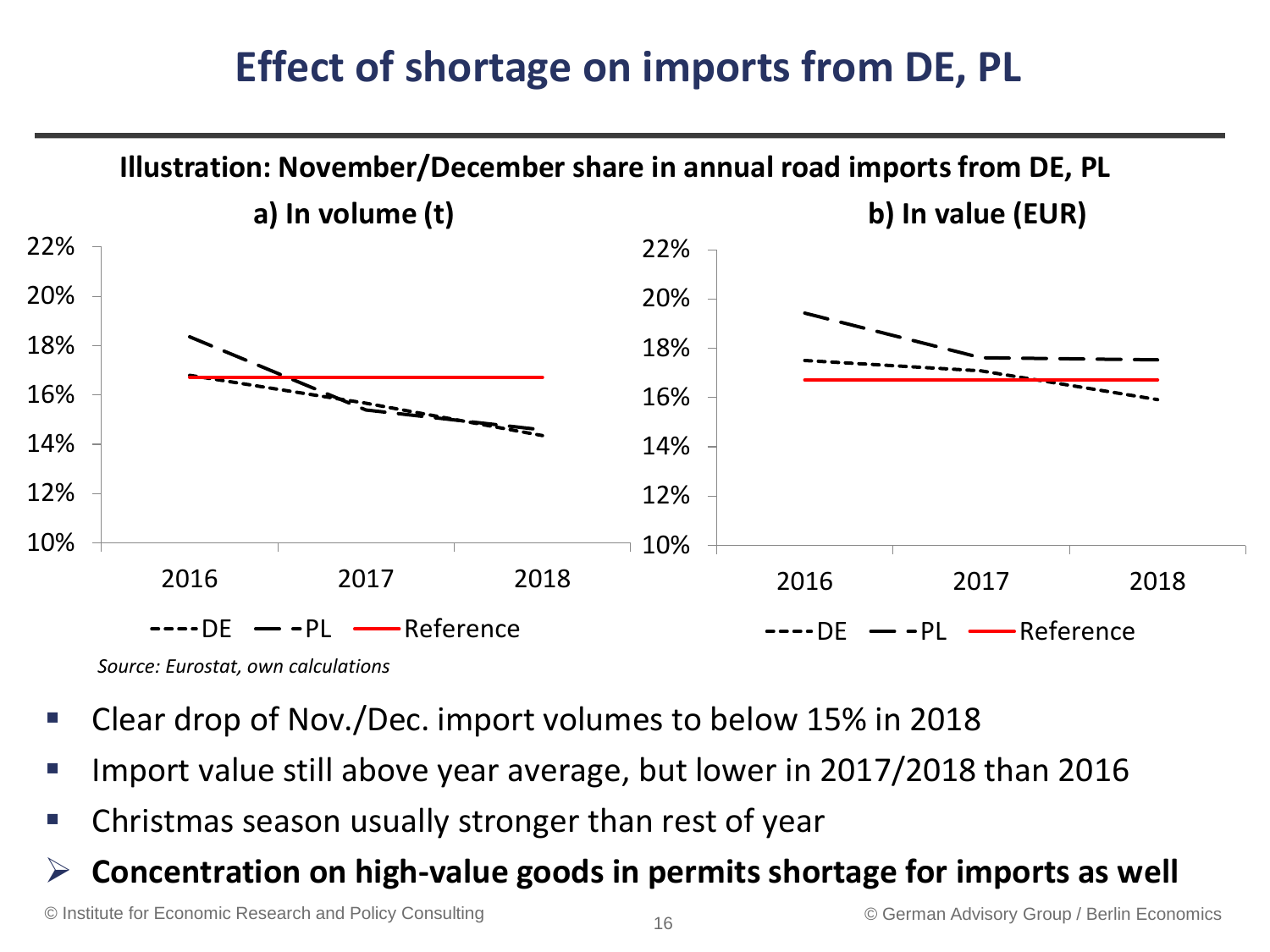## **3.2 Effect on exports of EU countries to Ukraine**



*Source: Eurostat, own calculations*

*Source: Eurostat, own calculations*

- **Significant loss of imports to UA from EU** 
	- **EUR 253.9 m (1.5% of 2018 value)**
	- **148.8 kt (2.7% of 2018 volume)**
- **Main effect on PL (volume), DE (value)**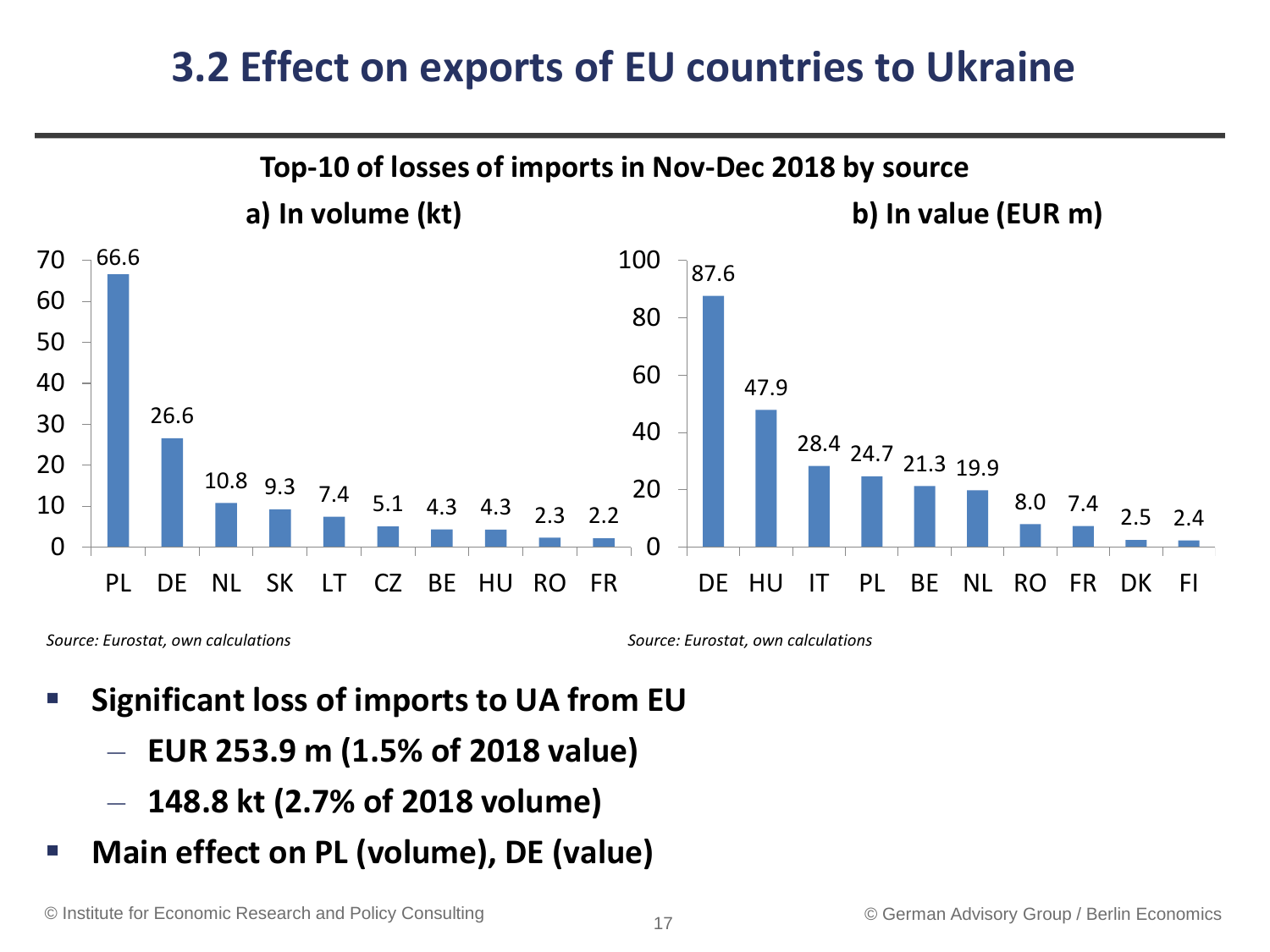- Loss of trade turnover with EU:
	- **- EUR 363.6 m: 1.5%** of 2018 EU road trade turnover in value
	- **- 324.9 kt: 2.8%** of 2018 EU road trade turnover in volume
- Now: **Noticeable, but not massive negative effect** of shortage of permits on trade with EU
- But: permits for key trade partners decrease while trade grows
- **In future, losses will get bigger** unless allocations increased and sales procedures in UA improved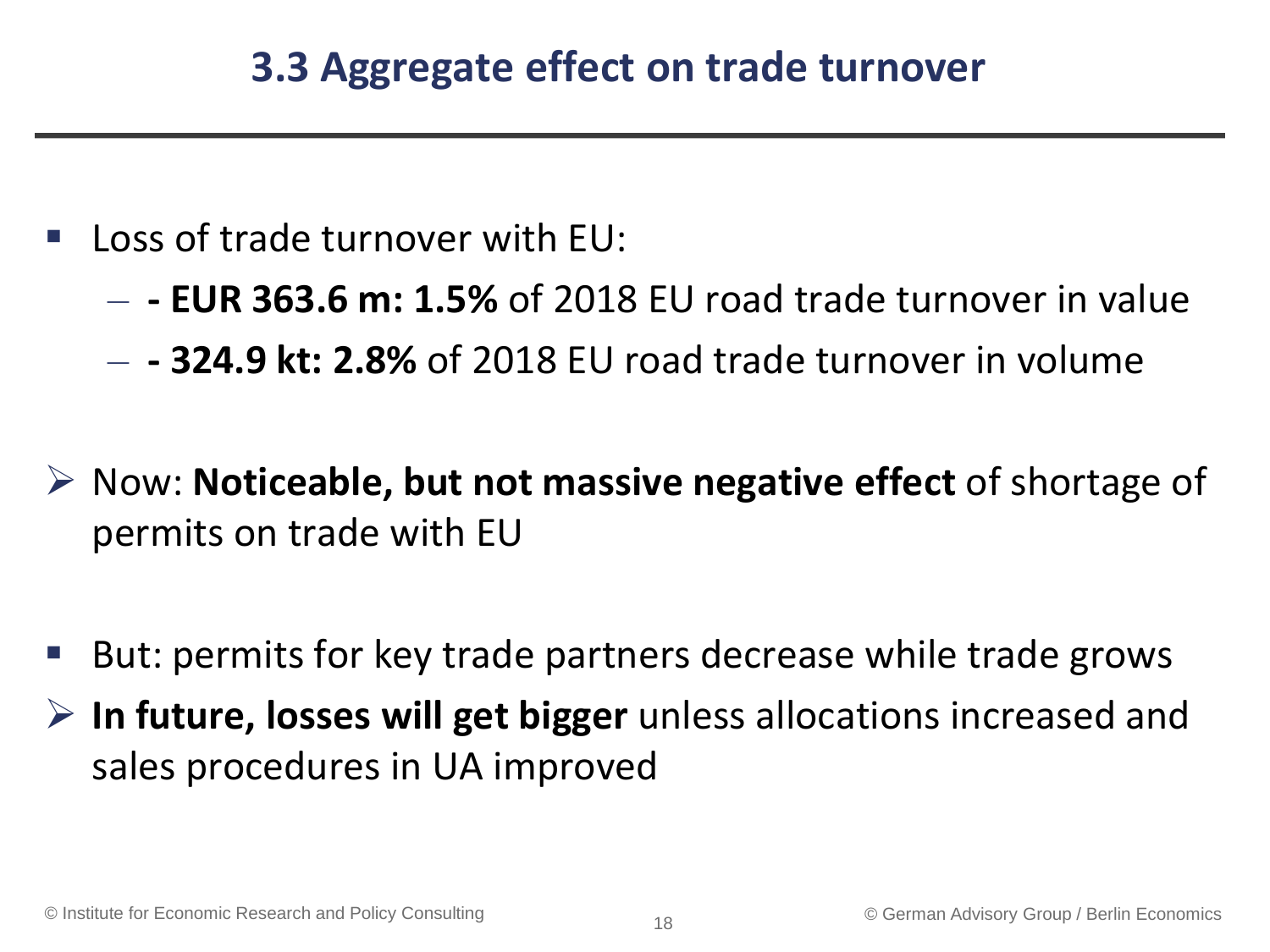# **4. Recommendations**

- Urgently: analyse whether inadequate allocation or intransparency in allocation drives the shortage
- In any case: combat intransparency of permit allocation in UA
	- Short run: Mandatory, public-access database of allocated permits maintained in real time
	- Long run: Move towards fully automated, electronic system (need to agree this with partner country authorities)
- **If allocations inadequate: Negotiate increases of permit allocations** 
	- Should be based on a forecast of trade, required truck trips, distribution between PL and EU trucks doing the shipping
	- Forecast of required number of permits is possible, given data on usage of permits by EU trucks
- Emphasise interest of partner countries in exports to UA
	- Narrow transport industry protectionism neglects broader economic interests of EU partner countries in growing trade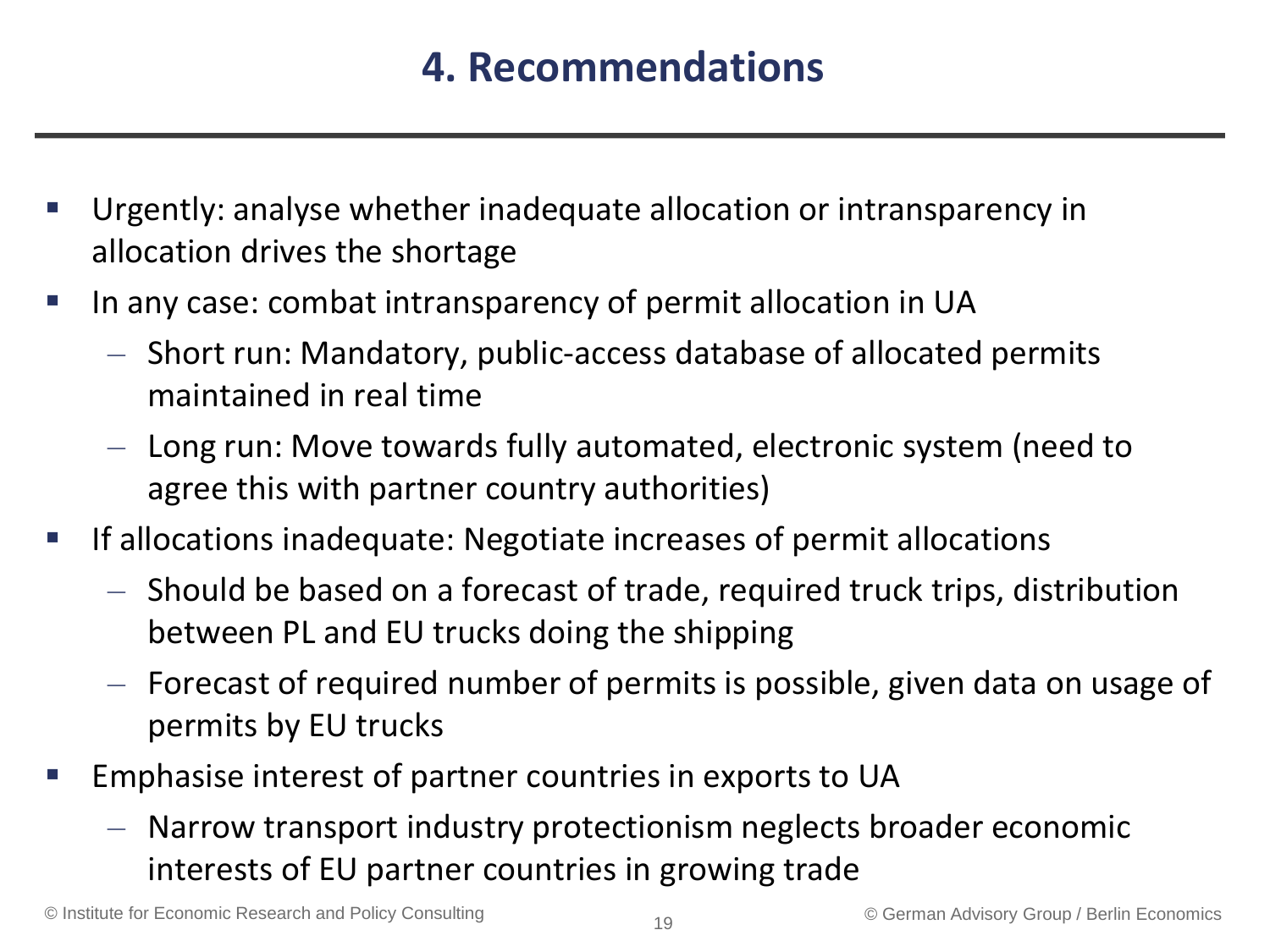



### **David Saha**

saha@berlin-economics.com

### **Veronika Movchan**

movchan@ier.kyiv.ua

### **Vitaliy Kravchuk**

kravchuk@ier.kyiv.ua

German Advisory Group c/o BE Berlin Economics GmbH Schillerstraße 59, 10627 Berlin Tel: +49 30 / 20 61 34 64 0 www.beratergruppe-ukraine.de Twitter: @BerlinEconomics Facebook: @BE.Berlin.Economics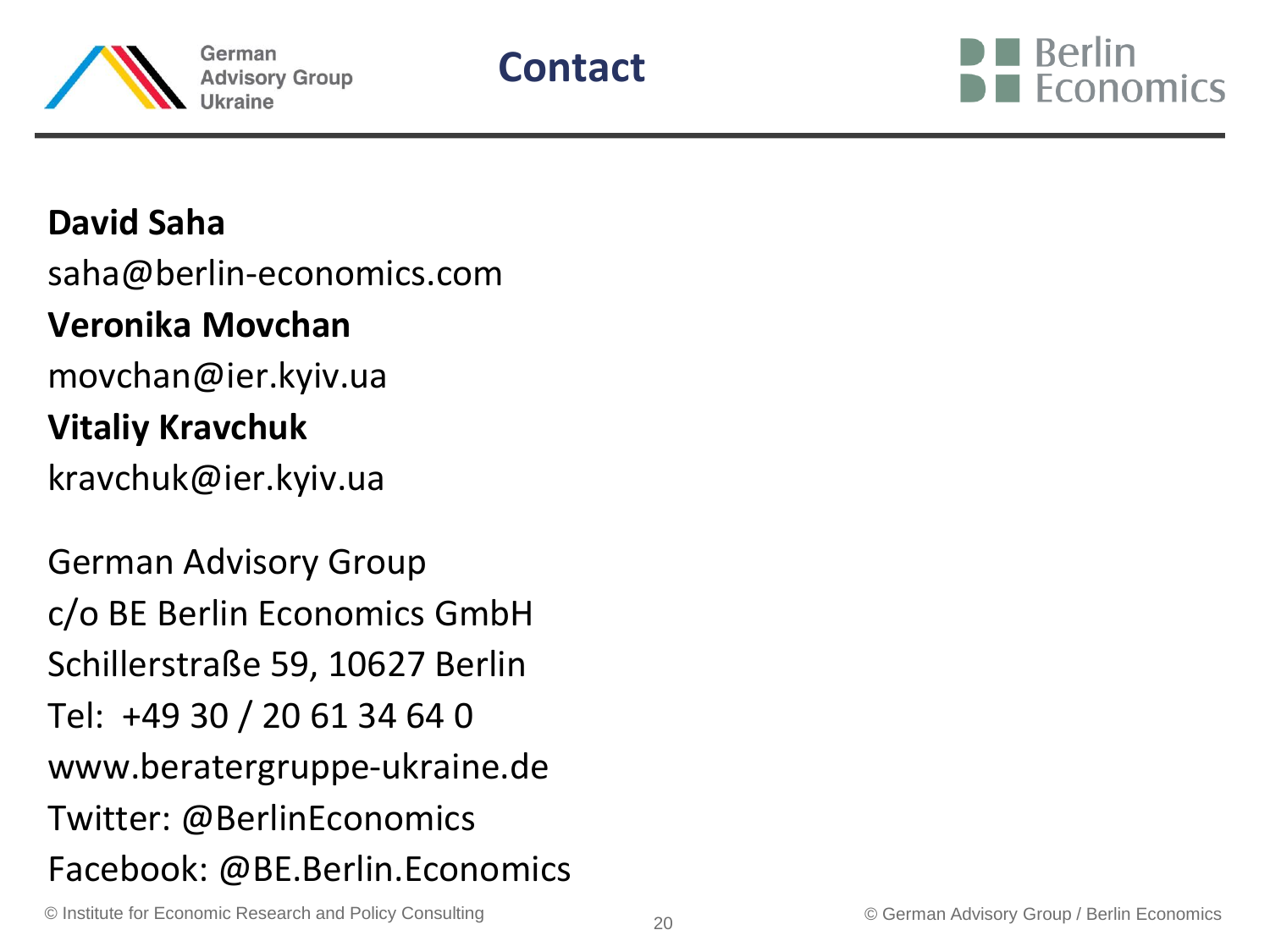# **Annex 1: Border crossings by trucks in 2017**



*Source: Ukrstat, Google maps*

- Vast amount of crossings to PL due to trade with PL and transit trade with DE
- Crossings to Russia and Moldova likely to contain significant transit trade (e.g. Transnistria)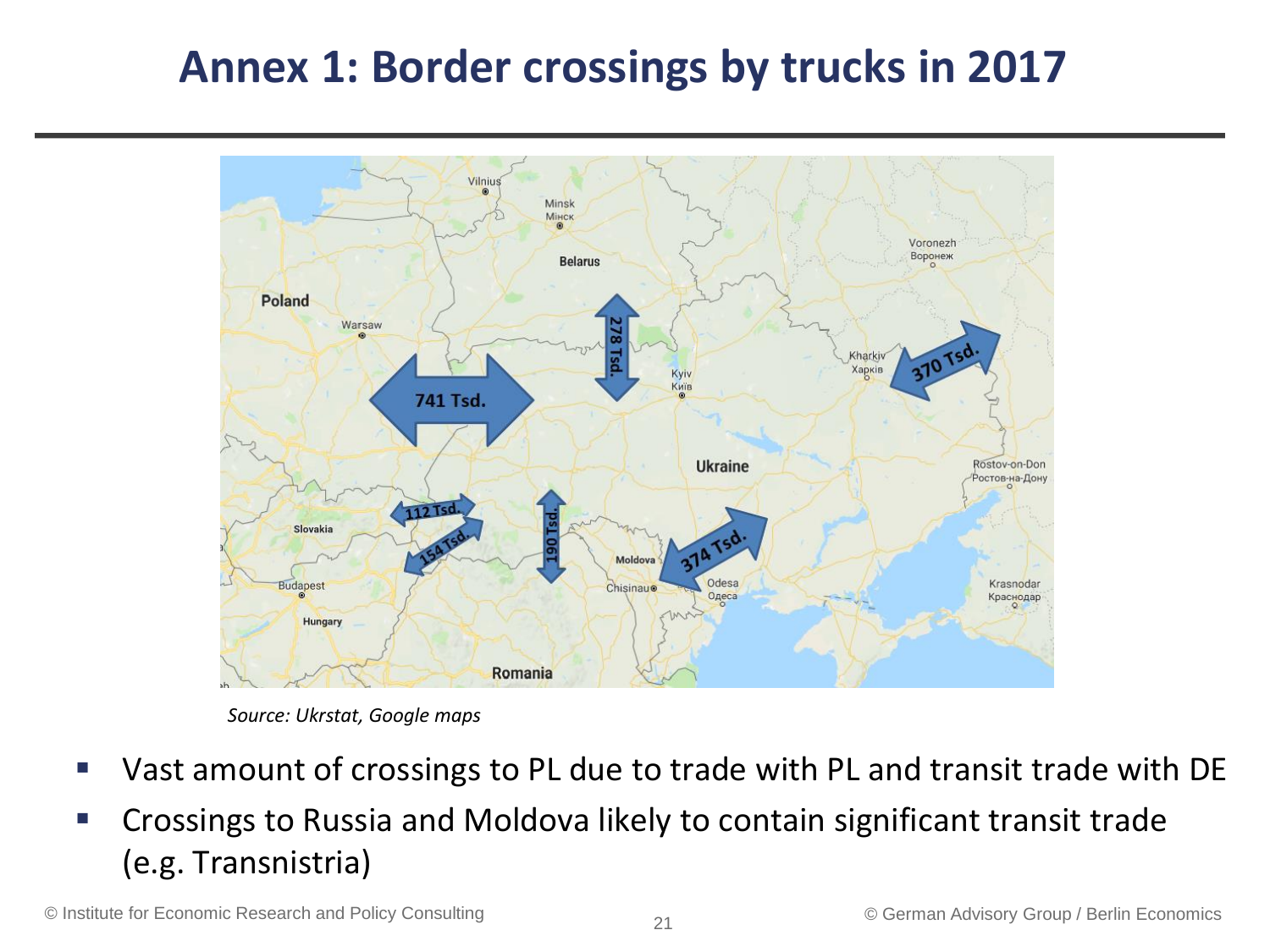## **Annex 2: Added bilateral transport permits during 2018**

- **2018, bilateral permits for PL, DE, RO, AT, NL exhausted before end of year**
- Permits were added during course of year:
	- 5,500 permits for Romania in August
	- 10,000 permits (2,000 universal, 8,000 transit) for Poland in October
	- 4,000 permits for Germany in October
	- 4,000 permits for Netherlands in October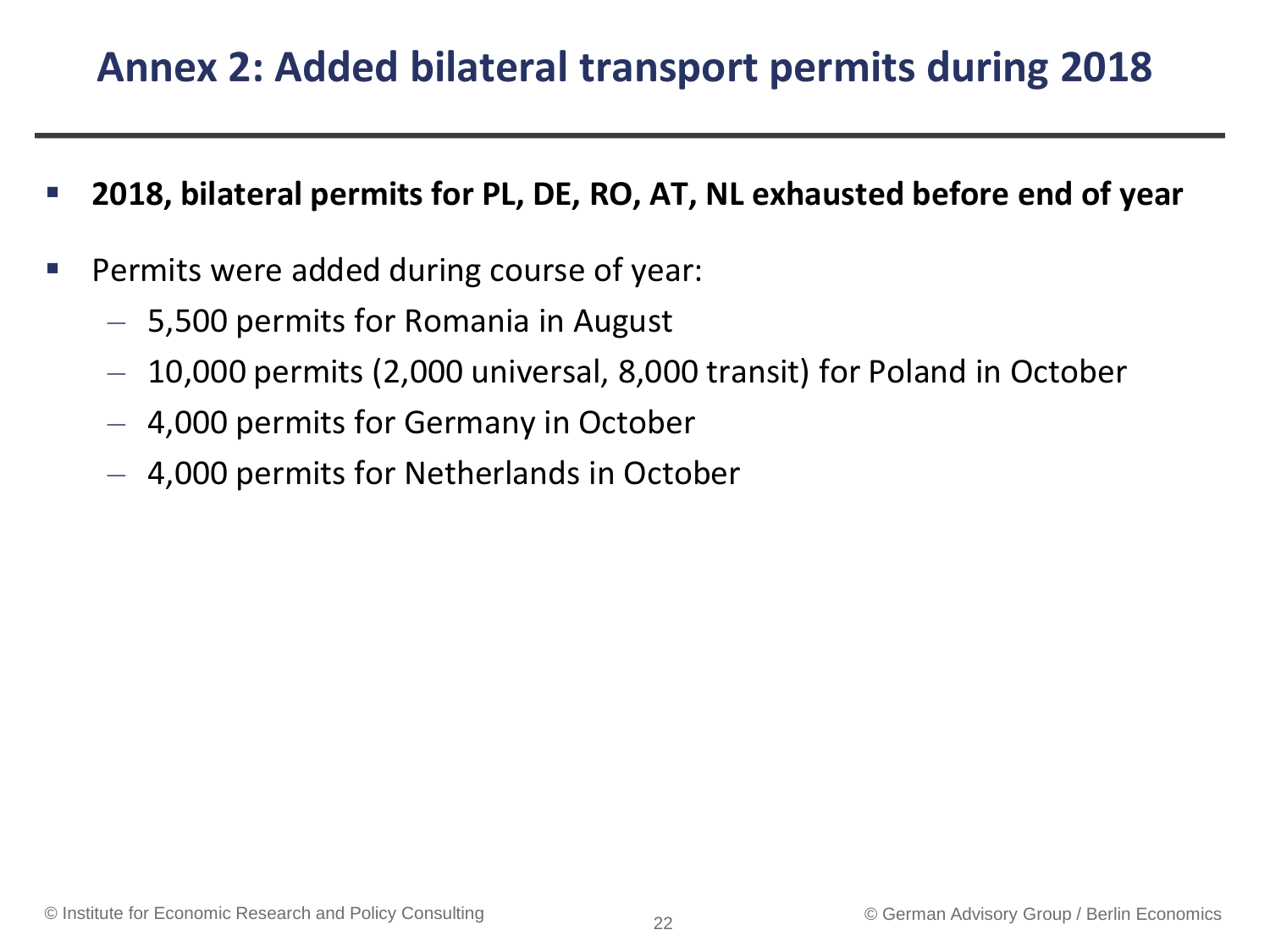## **Annex 3: Calculating the shortage of permits in 2019**

- Source data: Number of unsold permits at different points in time provided by DSBT
- Data available for permits from 11 countries: PL, DE, NL, FR, SK, CZ, HU, RO, AT, BE
- We calculate the average rate of sales/exhaustion for each country before remaining permit volume became very small
	- $-1/1/2018-3/10/2018$  for PL, DE, FR, SK, CZ, HU, BE
	- $-$  1/1/2018-18/06/2018 for RO
	- $-$  1/1/2018-21/08/2018 for AT
	- $-$  1/1/2018-10/09/2018 for NL
- Then calculate total required volume of permits for remainder of year by simple extrapolation
- Subtract remaining volume of permits including permits added as top-up later in year